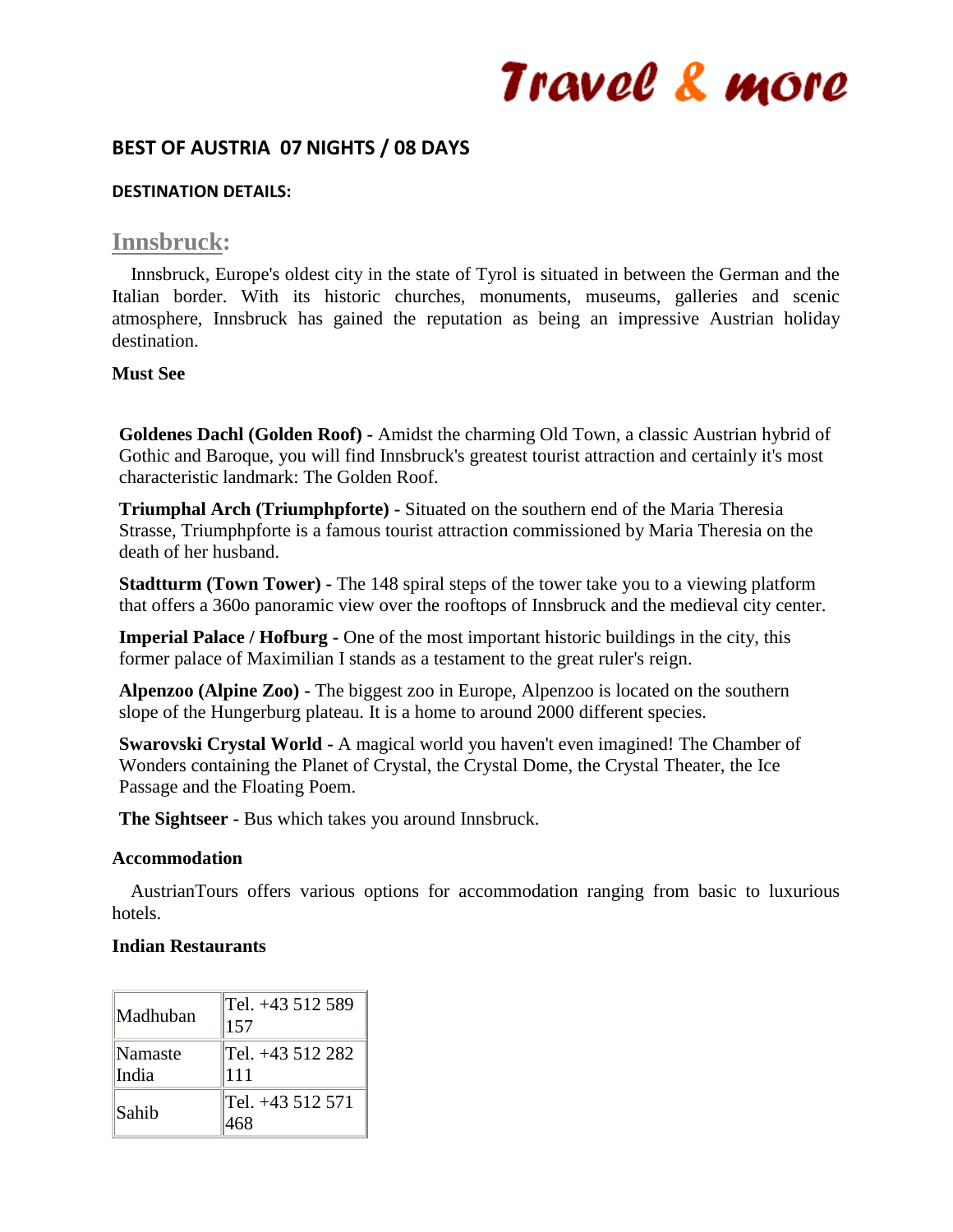| New Rama                                      | Tel. +43 512 285<br>123 |
|-----------------------------------------------|-------------------------|
| Shere Punjab $\left\  \frac{1}{755} \right\ $ | Tel. $+43512282$        |

## **Shopping**

 There are a number of large shopping malls (e.g. Kaufhaus Tyrol, Innsbruck's downtown shopping mecca) located within Innsbruck, along with many central shops and busy markets. Tourists will find a wealth of shopping choices when looking for souvenirs and gifts including everything from beautiful Swarovski crystalware from the Tyrol region, to exquisite Austrian jewellery and drinking goblets decorated with local scenes.

## **Main Languages**

German, English

## **Distance To Other Cities By Train**

| Innsbruck - Salzburg       | 1 hour 50<br>mins  |
|----------------------------|--------------------|
| Innsbruck - Munich         | 1 hour 50<br>mins  |
| Innsbruck - Zell am<br>See | 2 hours            |
| Innsbruck - Zurich         | 3 hours 30<br>mins |
| Innsbruck - Vienna         | 4 hours 35         |

## **Time Zone**

UTC/GMT +1 hour

## **Zell am See:**

 Zell am See can offer you an unforgettable experience and 100% snow certainty. In the region of Zell am See, you will find a mountain and lake resort in one of the most scenic regions of Austria, with the village on the shore of Lake Zell backed by the almost 2,000 meter high Schmittenhöhe mountain.

## **Must See**

**St Hippolyt Parish Church -** Built in the 11th century, it offers an interesting mixture of gothic and baroque styles along with some early roman frescoes on the ceiling.

**Kaprun -**An interesting village close to Zell am See with quaint houses built in the typical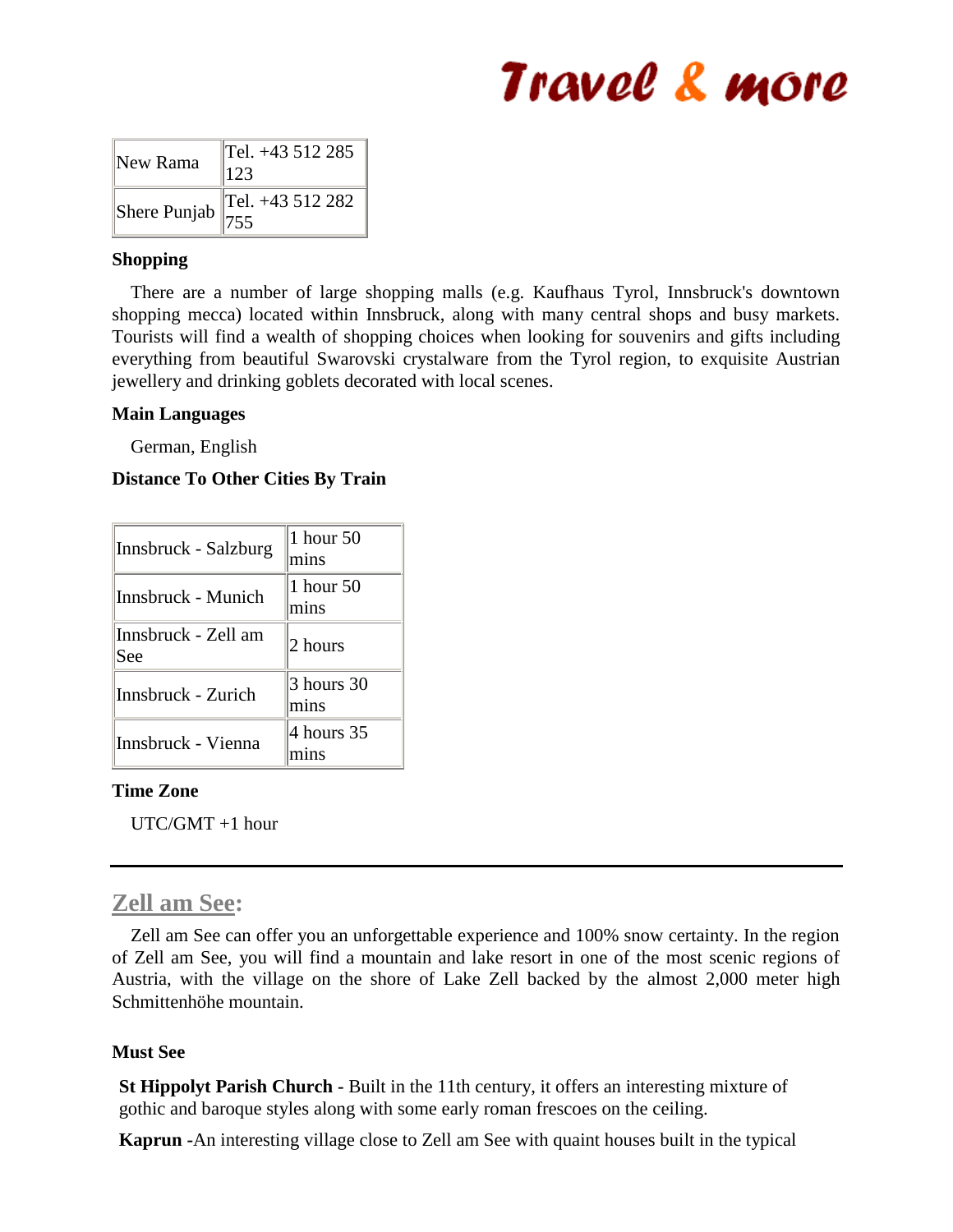

style of the area, an old castle and a car-museum.

**Town square -** The car free heart of Zell am See with a lot of interesting houses, garden resaturants, the Vogtturm and a fountain in the centre.

**Stadtmuseum im Vogtturm -** The town museum of Zell am See which was built inside of an old medieval tower and dating back to the year 926. It showcases the local history mainly about handicrafts, shipping and natural science.

**The Zeller See promenade -** A wonderful place to relax, rent a boat, or to rest on one of the many benches and enjoy the view of the lake and the surrounding mountains, that includes the area of the highest mountain of Austria, the Großglockner with a height of 3798 meters above sea level.

**Schmittenhöhe -** The mountain high above the village of Zell am See which can be reached by cablecar. In summer it offers walking / hiking trails and paragliding. In winter time Schmittenhoehe is a skiers paradise. There is also a chapel for the Austrian empress Sissi, a mountain hotel and various restaurants.

#### **Accommodation**

AustrianTours offers a choice of 4 star hotels and more than 82 apartments.

#### **Indian Restaurants**

| Steinerwirt (Austrian                     | $ Tel. +43.65$      |
|-------------------------------------------|---------------------|
| $ c$ uisine)                              | 427 2502            |
| Pizzeria Guiseppe (Italian                | $\text{Tel.} +4365$ |
| $ c$ uisine)                              | 427 23730           |
| Hotel Bellevue am See                     | $ Tel. +43.65$      |
| $\left  \right $ (famous for fish dishes) | 427 31040           |

## **Shopping**

 It is well-worth going for a rambling tour through the idyllic shopping streets of Zell am See. Right there in the middle of old inns and classy buildings of days gone by, the little local stores fit perfectly into the harmonious picture the town presents. A stylish sports outfit, traditional costumes or elegant haute-couture: this is where you have all the time in the world to assemble the perfect outfit.

## **Main Languages**

German, English

## **Distance To Other Cities By Train**

| Zell am See -              | 1 hour $35$      |
|----------------------------|------------------|
| Salzburg                   | $\parallel$ mins |
| Zell am See -<br>Innsbruck | ∥2 hours         |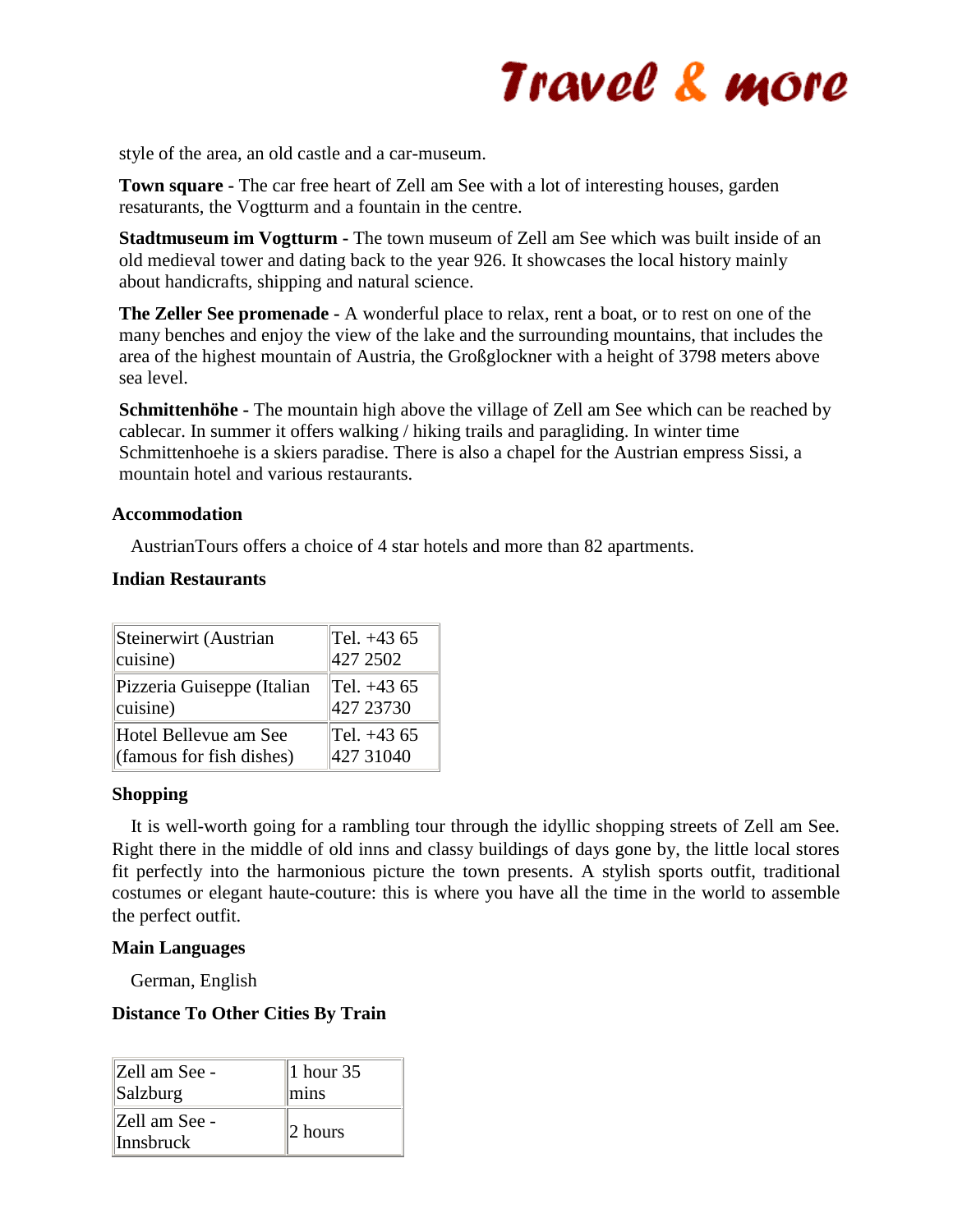| Zell am See - Munich | $\vert$ 3 hours 30<br>mins |
|----------------------|----------------------------|
| Zell am See - Vienna | $4$ hours 30<br>mins       |
| Zell am See - Zurich | $\vert$ 5 hours 30         |

## **Time Zone**

UTC/GMT +1 hour

## **Salzburg:**

 Framed by mountains, crowned by the Hohensalzburg Fortress and divided by the turquoise Salzach River, the landscape of Salzburg is pure drama. Stroll the tangled lanes of Salzburg's Old Town, a World Heritage Site, to discover your own favorite things about this most Austrian of cities.

## **Must See**

**Mozart birthplace & living place -** The house in which baby Mozart was born in 1756, and the one he used to live and work in later, hosts a popular museum today.

**Salzburger Dom -** The city's cathedral - The dom in all it's Baroque glory was opened in 1628 and has proved to be Salburg's top attraction ever since.

**Hellbrunn Palace, park & trick Fountains -** Hellbrunn castle with its trick fountains was the Prince Archbishop's private passion. A lavish Baroque masterpiece.

**Mirabell Palace and Gardens -** You haven't seen the Mozartstadt until you have strolled along the gardens of Mirabell Palace. Modern Salzburg's city hall is still as attractive as it was when Fräulein Maria and the Trapp children danced between thousands of flowers around it.

**Hohensalzburg Fortress -** Largest, fully-preserved fortress in central Europe. The medieval princes' apartments and the Fortress Museum are of particular interest.

**Sound of Music -** Relive the true story of the Von Trapp family which was filmed as the "The Sound of Music" in the Salzburg area.

## **Accommodation**

 AustrianTours offers a choice of various 3, 4 and 5 star hotels as well as more than 31 apartments.

## **Indian Restaurants**

|        | $\text{Tel.} +43662$ |
|--------|----------------------|
| Ashoka | 828296               |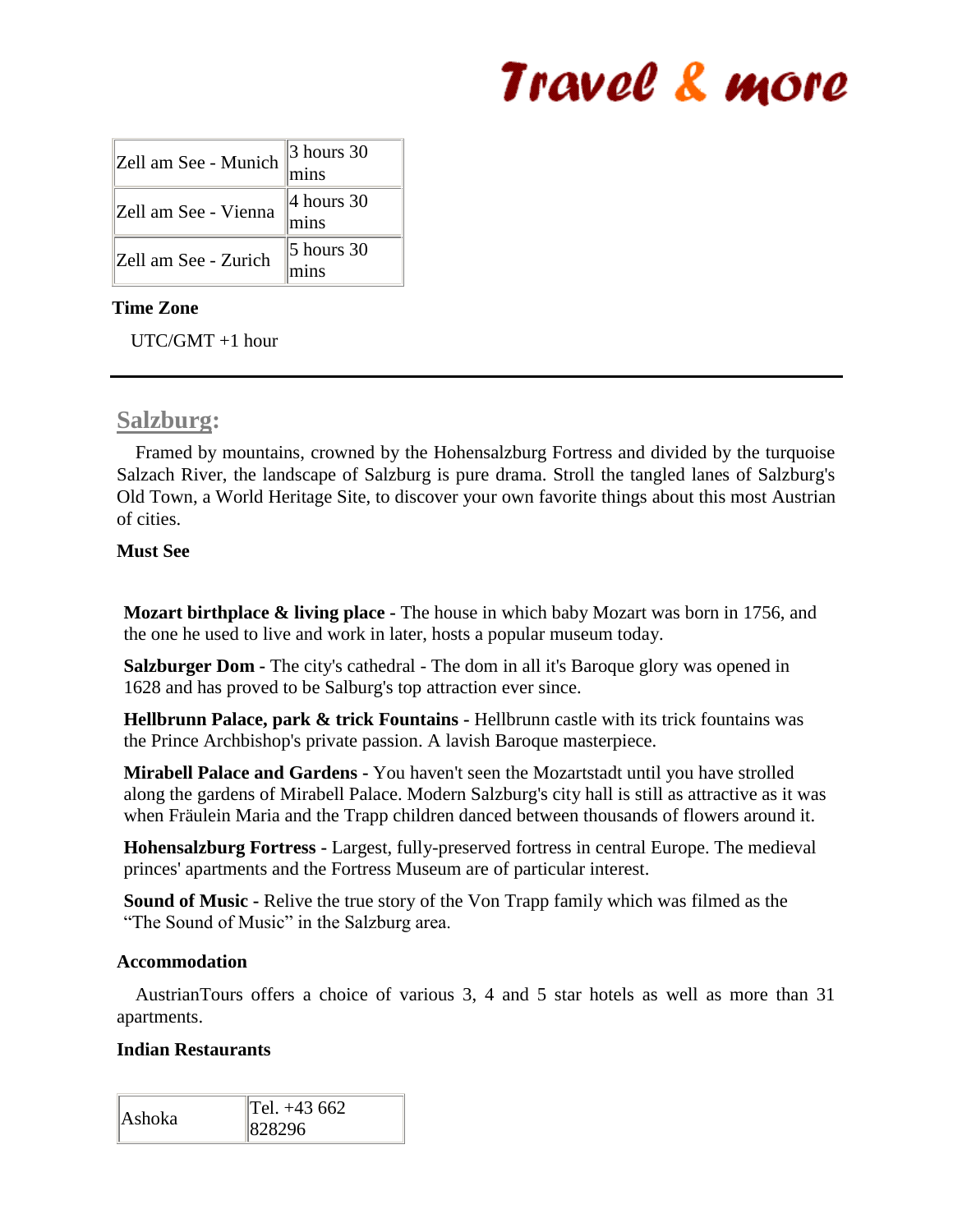| Siddharta         | Tel. +43 664<br>5428144 |
|-------------------|-------------------------|
| Indian Palace     | Tel. +43 662<br>726471  |
| New<br>Maharadjah | Tel. +43 662<br>433274  |
| Taj Mahal         | Tel. +43 662<br>882010  |

## **Shopping**

 A unique shopping experience awaits you in Salzburg. A variety of shops can be found in the Old City on Getreidegasse, Judengasse and in the traditional passageways including longestablished shops, international chains and small boutiques. It certainly pays to cast a glance in every passageway and even the narrowest of streets.

## **Main Languages**

German, English

## **Distance To Other Cities By Train**

| Salzburg - Munich         | 1 hour 30<br>mins  |
|---------------------------|--------------------|
| Salzburg - Zell am<br>See | 1 hour 35<br>mins  |
| Salzburg - Innsbruck      | 1 hour 50<br>mins  |
| Salzburg - Vienna         | 2 hours 45<br>mins |
| Salzburg - Graz           | 4 hours 10<br>mins |
| Salzburg - Zurich         | 5 hours 20<br>mıns |

## **Time Zone**

UTC/GMT +1 hour

## **Vienna:**

 Vienna, the capital of Austria, is situated on the banks of the Danube. A romantically imperial city, Vienna is a dream city for anyone with a romantic streak or an interest in history. Sightseeing opportunities are to be found in abundance.

## **Must See**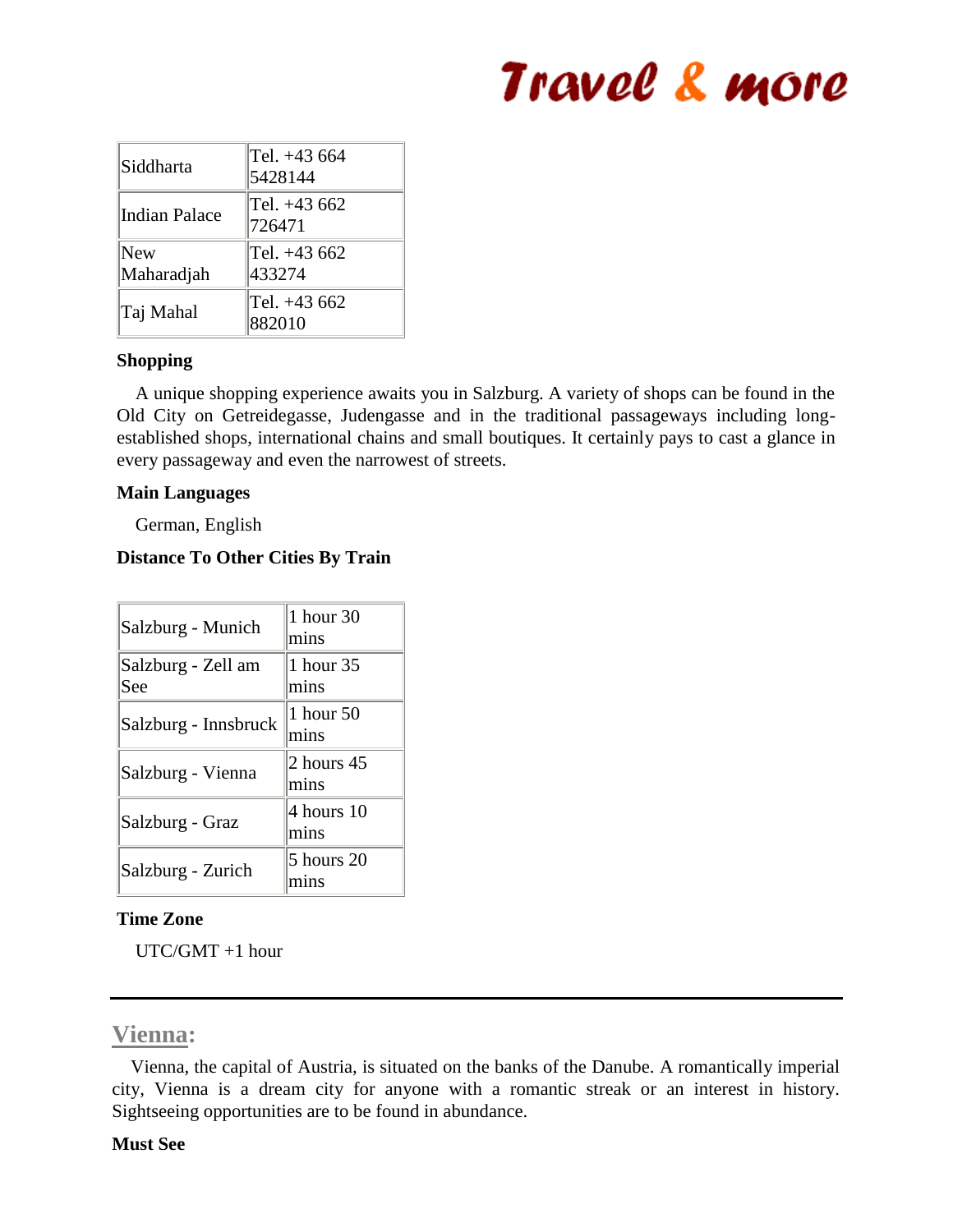**Schönbrunn Palace -** The Palace with its surrounding buildings and the huge park is one of the most significant cultural monuments in Austria. It was generally used as the summer residence of the Habsburg rulers.

**Schönbrunn Zoo -** World's oldest and only baroque zoo. The Schönbrunn Zoo is situated in the south-eastern part of the Habsburgs' summer residence and was built in 1760.

**St. Stephen's Cathedral -** Situated in the city centre, this cathedral has been the heart of Vienna. It is one of the most famous Viennese sights and was built in 1147.

**Spanish Riding School -** Oldest and last Riding School in the world where classic dressage is still practiced in its purest form. This Institute was founded in 1572.

**Naschmarkt -** There is quite a number of markets where you can buy fresh vegetable and assorted tidbits. But Naschmarkt is arguably more than that: it is a Viennese institution dating back to the 16th century.

**Prater -**Vienna's most popular fun fair. Here one can enjoy a great view from the giant Ferris wheel and relax in the surrounding forest land and fields.

**Belvedere Palace -** The two magnificent palaces on the Belvedere grounds lie in the middle of a splendid park. Today, both palaces house museums featuring Austrian painting.

**Haas House -** One of the most exciting buildings in Vienna and the city's pride. Images of St. Stephen's Cathedral reflected by the straight glass facade of Haas House are a popular motif.

## **Accommodation**

 AustrianTours offers various options for accommodation ranging from the basic to the high end 5 star luxury hotels as well as more than 179 apartments.

## **Indian Restaurants**

| Indien Village  | Tel. +43 1533<br>7516 |
|-----------------|-----------------------|
| Nirvana         | Tel. +43 1513<br>3075 |
| Indus           | Tel. +43 1713<br>4344 |
| Shalimar        | Tel. +43 1596         |
| Restaurant      | 4317                  |
| Mahal Habhunger | Tel. +43 1231<br>0187 |

## **Shopping**

 A stroll down the city's principal shopping mile, Mariahilfer Strasse, is all it takes to understand that Vienna is the beating heart of fancy European shopping.

## **Main Languages**